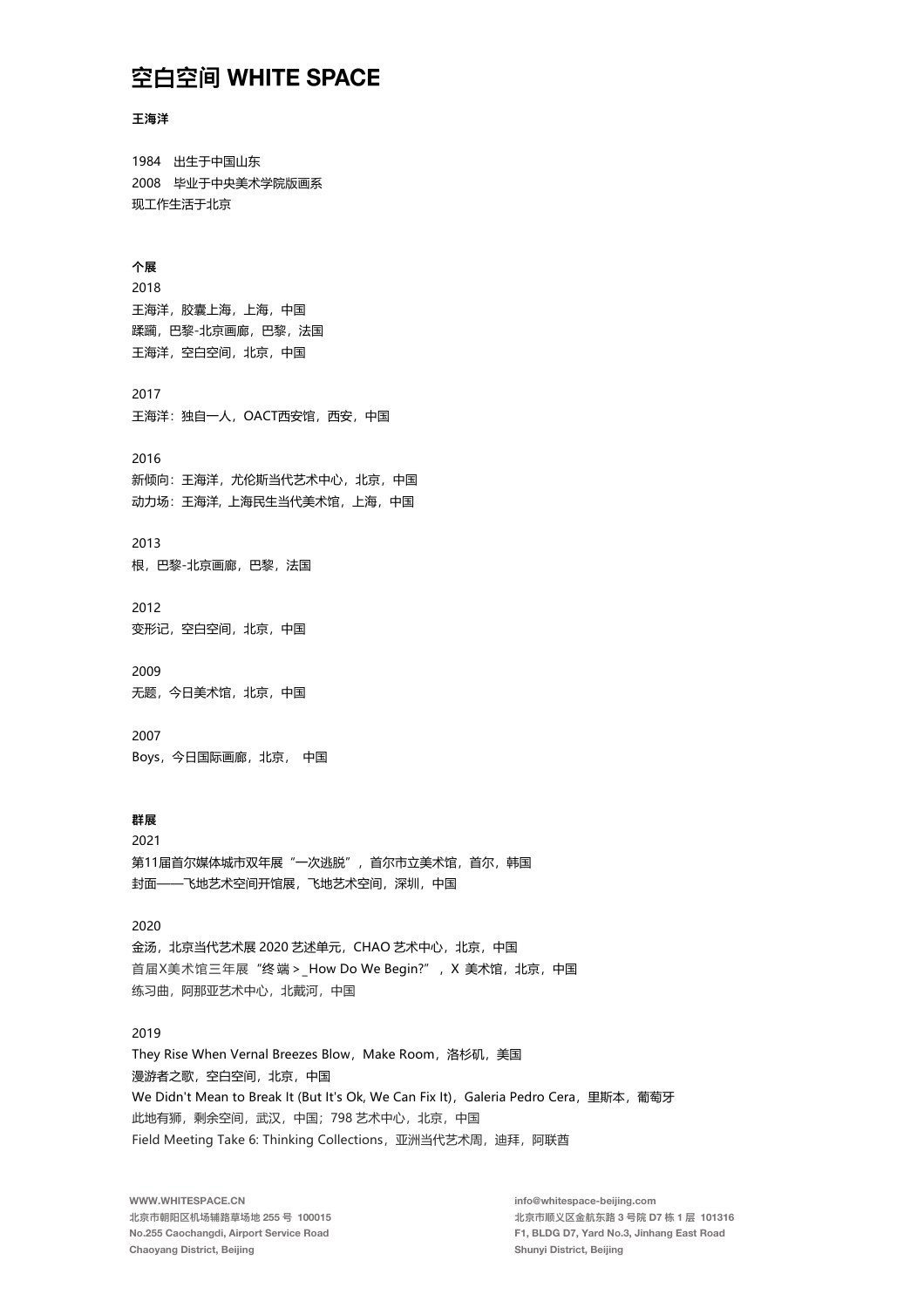2018 Replay,空白空间,北京,中国 艺术赞助人,乔空间,上海,中国

#### 2017

巴西库里蒂巴双年展,奥斯卡尼迈耶博物馆,库里蒂巴,巴西 中国 - 运动中的艺术, 城堡博物馆, 安纳西, 法国 影像·观察,寺上美术馆,北京,中国

#### 2016

北京诗人, Wiebengahal 展览中心,马斯特里赫特,荷兰 转向:2000年以来的中国当代艺术,上海民生当代美术馆,上海,中国 空气-第二届宁波国际当代艺术展,宁波美术馆,浙江,中国

#### 2015

新娘甚至被光棍们剥光了衣裳, 北平画廊, 北京, 中国 State of Mind - 中国当代绘画, 巴黎-北京画廊, 巴黎, 法国

## 2014

潮汐间:第三届华宇青年奖提名展,华宇艺术中心,三亚,中国 不要回望: 中国当代绘画,巴黎-北京画廊,布鲁塞尔,比利时 当代艺术收藏展,里尔美术馆,里尔,法国

#### 2013

曲径通幽,独立动画作品展,OCT当代艺术中心,上海,中国 未来大师发现展,成都文轩美术馆,成都,中国

#### 2012

深圳独立动画双年展,华侨城创意文化园,深圳,中国 第九届北京独立影像展,宋庄美术馆,北京,中国 CAFAM未来展,中央美术学院美术馆, 北京,中国 马爹利未来英才计划获"英才奖", 今日美术馆, 北京, 中国 新疆双年展 新疆国际博览中心, 新疆,中国

#### 2011

第二届版画学术展,今日美术馆,北京,中国 光谱中国独立动画, A4当代艺术中心, 成都, 中国

## 2009

中国艺术家联展,首尔美术馆,首尔,韩国 同行-未来提名展,阿拉里奥画廊,北京,中国

## 2008

中国年轻艺术家联展,中国广场,纽约,美国

# 获奖、驻地与影展

2021 瑞士文化基金会艺术家驻留项目,瑞士

WWW.WHITESPACE.CN 北京市朝阳区机场辅路草场地 255 号 100015 No.255 Caochangdi, Airport Service Road Chaoyang District, Beijing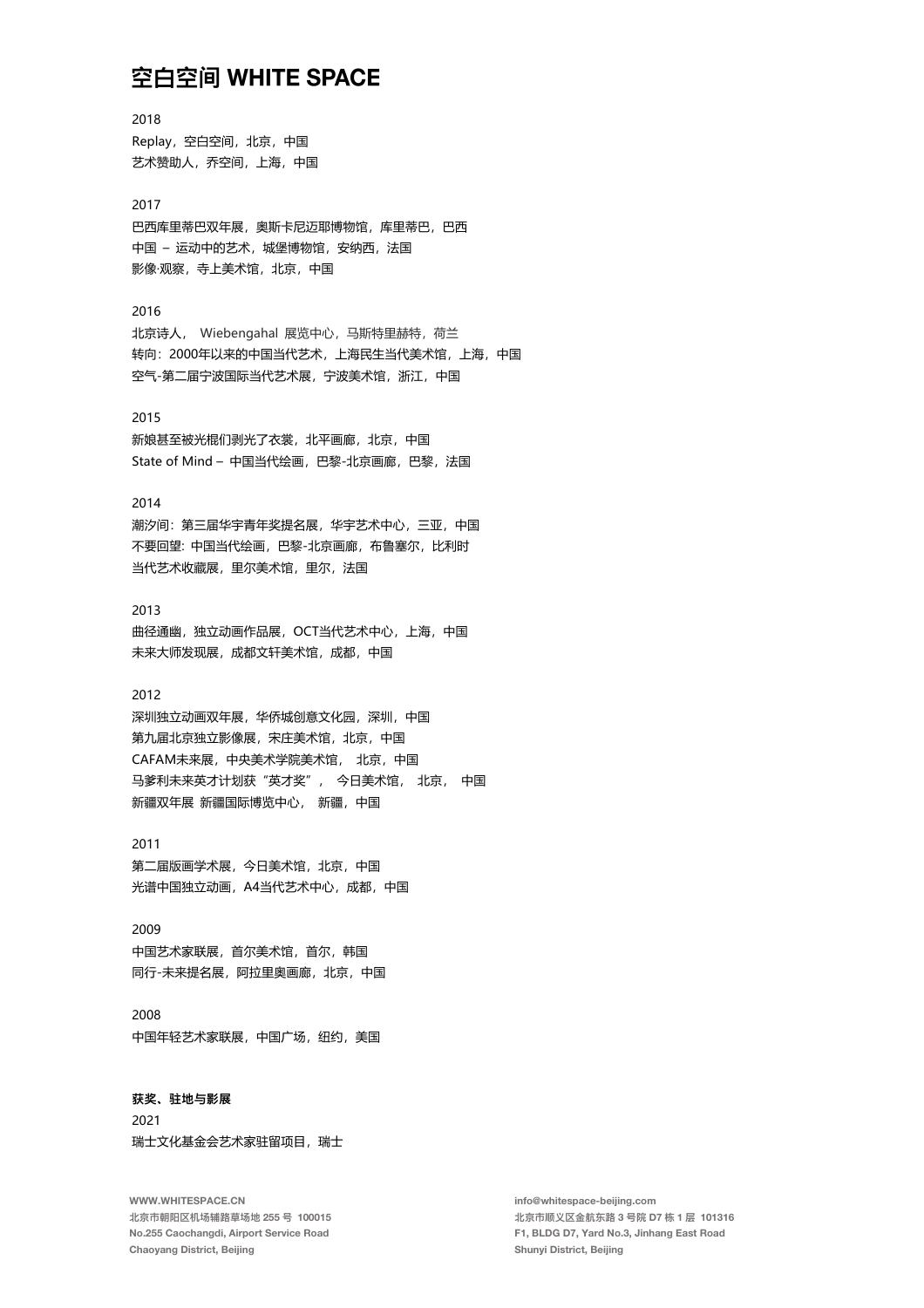2020 Queering Now, Chinese Art Now, 伦敦, 英国

2019 Alchemy Film and Moving Image Festival, 霍伊克, 英国 China Import Direct, Monumental Culture Shanghai , 奥克兰艺术博览会, 奥克兰, 新西兰

## 2016

萨格勒布动画电影节,萨格勒布,克罗地亚 昂西国际动画电影节,昂西,法国 第 65 届墨尔本国际电影节,墨尔本,澳大利亚

## 2014

提名奖,第三届华宇青年奖评委会,三亚,中国

2013 Special Mention Award, Festanca 国际动画电影节, 布拉迪斯拉, 斯洛伐克

## 2012

马爹利"关注未来艺术英才奖",今日美术馆&马爹利艺术基金,北京,中国 第 55 届德国莱比锡纪录片+动画片电影节银奖,莱比锡,德国 第 11 届蒙特利尔电影动画节评委会特别奖, 蒙特利尔, 加拿大 第 40 届萨格勒布国际动画电影节, 萨格勒布, 克罗地亚 Fantoche 国际动画电影节, 巴登,瑞士 希腊 Drama 国际短片电影节,兹拉马,希腊 第 30 届 Festival Tous Courts 短片电影节,普罗旺斯地区艾克斯,法国 第 38 届西班牙 FILMETS 短片电影节

2010

作品《弗洛伊德,鱼和蝴蝶》第 25 届荷兰国际动画电影节获首奖 (Grand Prix), 并入围萨格勒布、丹麦、伦敦、法国、加拿大等 10 余个国际电影节。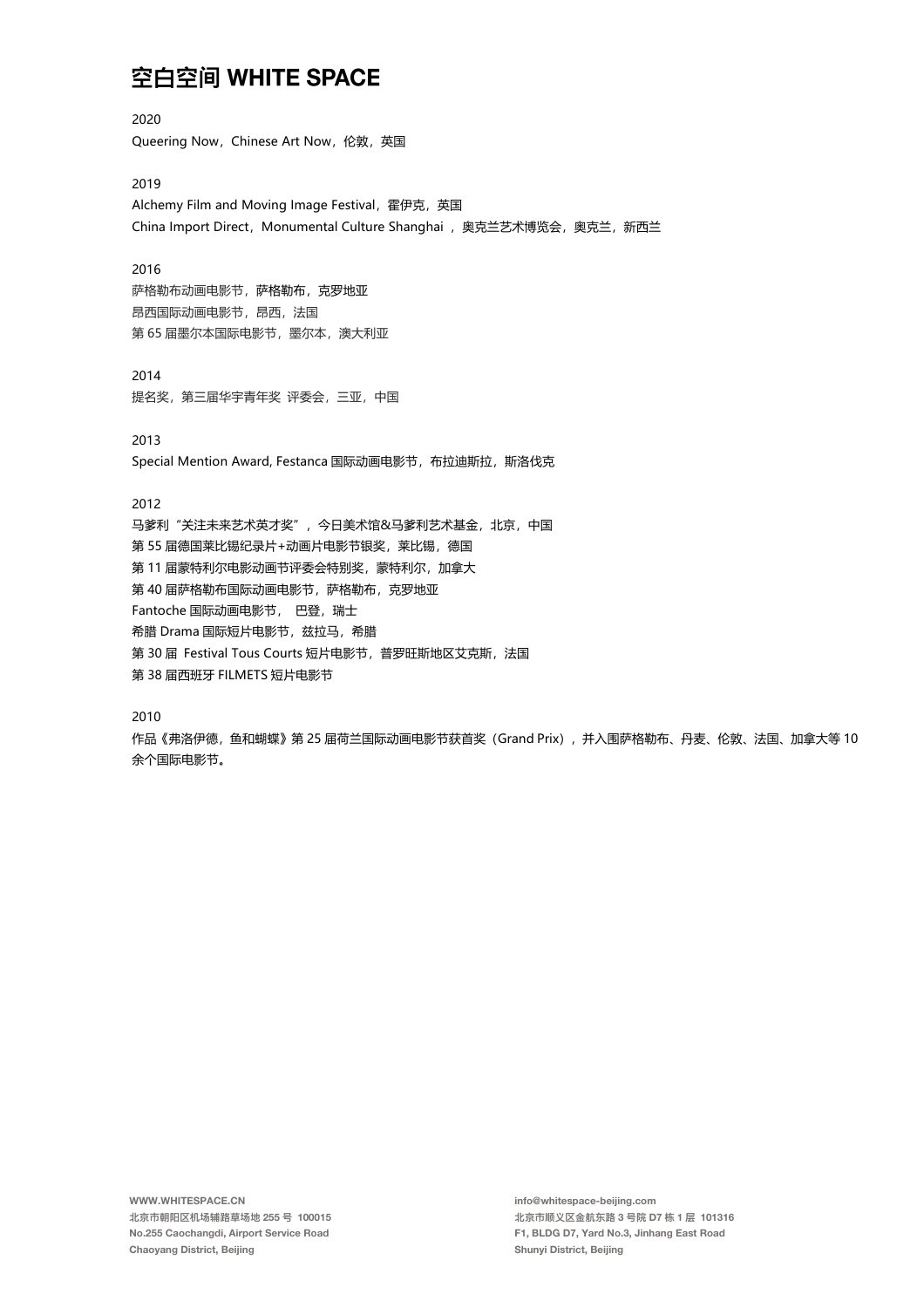#### **WANG HAIYANG**

1984 Born in Shandong, China 2008 Bachelor of Fine Arts, Central Academy of Fine Arts, Beijing, China. Currently lives and works in Beijing

## Solo Exhibition

2018 WANG Haiyang, Capsule Shanghai, Shanghai, China Ravage, Galerie Pairs-Beijing, Pairs, France WANG Haiyang, WHITE SPACE BEIJING, Beijing, China

2017 WANG Haiyang: By Himself, OCAT, Xi' an, China

#### 2016

New Directions: Wang Haiyang, Ullens Center for Contemporary Art, Beijing, China Dynamic Field: Wang Haiyang, Minsheng Art Museum, Shanghai, China

2013 Rhizomes, Galerie Paris-Beijing, Paris, France

2012 The Metamorphosis, WHITE SPACE BEIJING, China

2009 Untitled, Today Art Museum, Beijing, China

2007 Boys, Today International Art Gallery, Beijing, China

#### **Group Exhibition**

2021

The 11th Seoul Mediacity Biennale "One Escape at a Time", Seoul Museum of Art, Seoul, Korea Cover- Enclave Contemporary Opening Exhibition, Enclave Contemporary, Shenzhen, China

## 2020

Golden Flow, Beijing Contemporary 2020, CHAO Art Center, Beijing, China The First Edition of X Museum Triennial "How Do We Begin?", X Museum, Beijing, China Étude, Aranya Art Center, Beidaihe, China

### 2019

They Rise When Vernal Breezes Blow, Make Room, Los Angeles, USA A White Space Odyssey, WHITE SPACE BEIJING, Beijing, China We Didn't Mean to Break It (But It's Ok, We Can Fix It), Galeria Pedro Cera, Lisbon, Portugal Hic Sunt Leones, Surplus Space, Wuhan, China; 798 Art Center, Beijing, China Field Meeting Take 6: Thinking Collections, Asia Contemporary Art Week (ACAW), Dubai, United Arab Emirates

WWW.WHITESPACE.CN 北京市朝阳区机场辅路草场地 255 号 100015 No.255 Caochangdi, Airport Service Road Chaoyang District, Beijing

info@whitespace-beijing.com 北京市顺义区⾦航东路 3 号院 D7 栋 1 层 101316 F1, BLDG D7, Yard No.3, Jinhang East Road Shunyi District, Beijing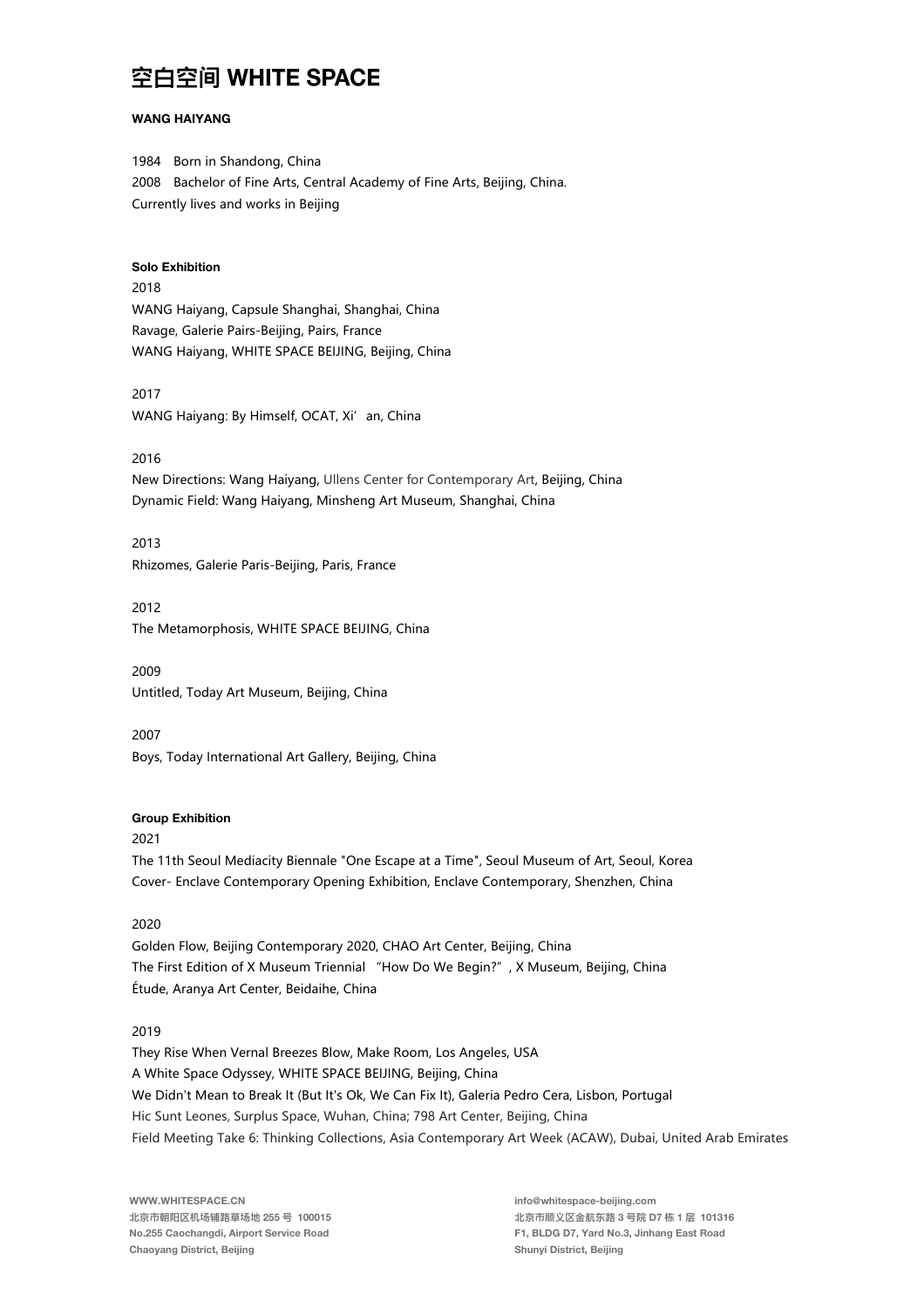2018 Replay, WHITE SPACE BEIJING, Beijing, China Art Patrons, Qiao Space, Shanghai, China

### 2017

Bienal de Curitiba '17, Museu Oscar Niemeyer, Curitiba, Brasil China–Art in Movement, The Castle Museum, Annecy, France Recent Acquisitions, Recent Developments, Si Shang Art Museum, Beijing, China

#### 2016

Poets of Beijing, Wiebengahal, Maastricht, Dutch Turning Point: Contemporary Art in China Since 2000, Minsheng Art Museum, Shanghai, China Air - The 2nd "Ningbo" International Contemporary Art Exhibition, Ningbo Museum of Art, Zhejiang, China

### 2015

The Bride Stripped Bare by Her Bachelors, Even, Pekin Gallery, Beijing, China State of Mind - Painting Chinz Now, Galerie Paris-Beijing, Paris, France

## 2014

Mesolittoral: The 3rd Huayu Youth Award Nomination Exhibition, HuaYu Art Center, Sanya, China Don't Look Back: Contemporary paintings in China, Galerie Paris-Beijing, Brussels, Belgium Collection of Contemporary Art, Lille art Museum, Lille, France,

### 2013

The Garden Of Forking Paths Exploring Independent Animation OCT-Contemporary Art Terminal, Shanghai, China Discover The Next Great Master Winshare Museum, Chengdu, China

#### 2012

Shenzhen Independent Animation Biennale, The World of Soul: As Virtual Artistic Engineering Shenzhen, OCT-LOFT, Shenzhen, China

The 9th Beijing Independent Film Festival, Songzhuang Art Center, Beijing, China CAFAM Future Exhibition – Sub - Phenomenon: Ecology Report of Chinese Young Art, CAFA Art museum, Beijing, China Focus on Talents Project Finalist Exhibition, Today Art Museum, Beijing, China XinJiang The 1st Contemporary Art Biennale, XinJiang International Exhibition Centre, XinJiang, China

## 2011

The Second Academic Exhibition of Chinese Contemporary Prints,Today Art Museum, Beijing, China Spectrum: Chinese Independent Animation, A4 contemporary arts center, Chengdu, China

#### 2009

Chinese artist group exhibition, Seoul museum, Seoul, Korea Future - together, Arario Gallery, Beijing, China

#### 2008

Germinators, China Square, New York, United State.

## Awards, Residency and Screenings

2021 The Swiss Arts Council Artists Residency, Switzerland

WWW.WHITESPACE.CN 北京市朝阳区机场辅路草场地 255 号 100015 No.255 Caochangdi, Airport Service Road Chaoyang District, Beijing

info@whitespace-beijing.com 北京市顺义区⾦航东路 3 号院 D7 栋 1 层 101316 F1, BLDG D7, Yard No.3, Jinhang East Road Shunyi District, Beijing